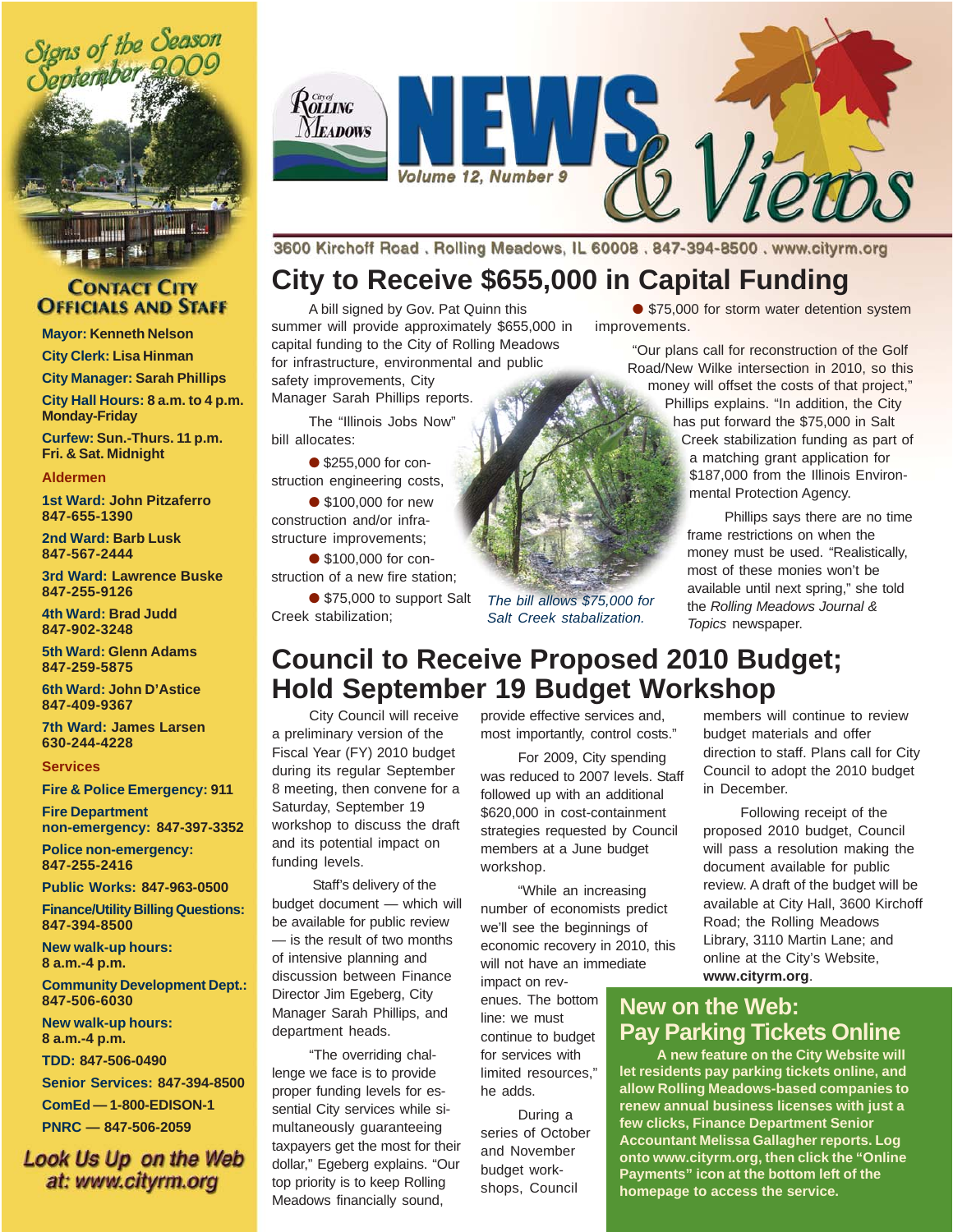#### **Cancer Committee Distributes Information at Corn Fest; Supports Prostate Cancer Awareness Month**

Members of the Rolling Meadows Cancer Committee distributed 300 packets containing information on cancer awareness, healthy eating and cancer screening to residents at the 2009 Corn Fest, August 1, at Community Church of Rolling Meadows.

"Committee members braved cold, wet rains and 35 mileper-hour winds, but we were able to share information on cancer prevention and screening with a large segment of the people who attended Corn Fest," Ward 2 Alderman and Cancer Awareness Committee Chair Barb Lusk explains. "We thank Community Church for allowing us to participate."

Looking ahead to September, which is Prostate Cancer Awareness Month, Committee members urge men ages 50 and up to get screened for prostate cancer – the second leading cause of cancer death among men.

The American Cancer Society estimates that 192,280 new cases will be diagnosed this year, resulting in 27,360 deaths.

"A PSA (prostate-specific antigen) test is a simple, noninvasive method for men to be tested for prostate cancer," Lusk, a healthcare professional at Northwest Community Hospital says. "Talk with your doctor to determine how best to be screened. The survival rate for prostate cancer is very high – if the disease is caught early."

**Economic Development Lessons Have Improved the City's Process**

BY SARAH PHILLIPS, CITY MANAGER

Some of you may have read that United Airlines considered Rolling Meadows as a possible location for its Operations Center, currently housed in Elk Grove Village. We were narrowed down to one of their final two choices; unfortunately we did not have the financial means to offer a \$25 million TIF (Tax Increment Financing) package to United, as the City of Chicago did to attract them to the Willis (Sears) Tower. However, staff was able to learn a lot during the process that will help us improve our future economic development efforts.

During the process, United asked for a tremendous amount of information about the City, the potential sites they chose, transportation and attractions in the area, etc. Most of the information we have readily available, but we had not developed a package that could easily

> be assembled for future inquiries. Additionally, we were told that our information was the most thorough and comprehensive of all the communities that submitted. We will continue to keep our information up to date so that we can quickly provide information to potential new businesses.

Another area where we improved our process was in our search for incentives to offer businesses. While these are typically done on a case by case basis, depending on the company, types of employment, tax generation, etc., we did evaluate some incentives that had not been used in the past and even incentives that had not been available for us to use in the past. This allowed us to explore many more options for attracting busi-

nesses and competing with other surrounding communities. When we have the opportunity to work with a potential new business, we want the owners and managers to feel assured that we have a great community in which to conduct business. We know that our location is an extremely important asset, and we will continue to

promote it as an incentive for location in Rolling Meadows.

The key to attracting business to the community is promoting our best features, including our citizenry and the confidence we have that Rolling Meadows is a great place to do business. This process helped us learn that we have those features, and we will continually explore ways to improve our ability to attract new business to the community.

### **Deputy Fire Chief, Firefighter Recognized for "Invaluable" Role in Student Intern's Education**

Deputy Fire Chief Brian Dempsey and Firefighter Ryan Lettieri were awarded Certificates of Appreciation from Western Illinois University for their "invaluable assistance in supervising" student Brian Sheehan, who completed an internship with the RMFD this summer.

"Your personal guidance, knowledge and professionalism makes it possible for our students to complete internships that are both practical and enlightening," wrote Western Illinois University Internship Coordinator Kenneth Wayne Durkin. "Please convey our gratitude to each individual responsible for making Brian's stay with you a success."

To date, the Fire Department has hosted three interns from Western Illinois through the school's Law Enforcement and Justice Administration (LEJA) program. Two new interns will "report for duty" this fall.

"The Fire Department and Police Department have established successful relationships with Western Illinois officials, who keep suggesting Rolling Meadows as a good place for students to continue their education with internship training," Dempsey explains. "This kind of intern program gives the next generation of police officers and firefighters first-hand experience, and contributes to a complete, well-rounded education."

*"The key to attracting business to the community is promoting our best features, including our citizenry and the confidence we have that Rolling Meadows is a great place to do*

*business."*

**—Sarah Phillips City Manager**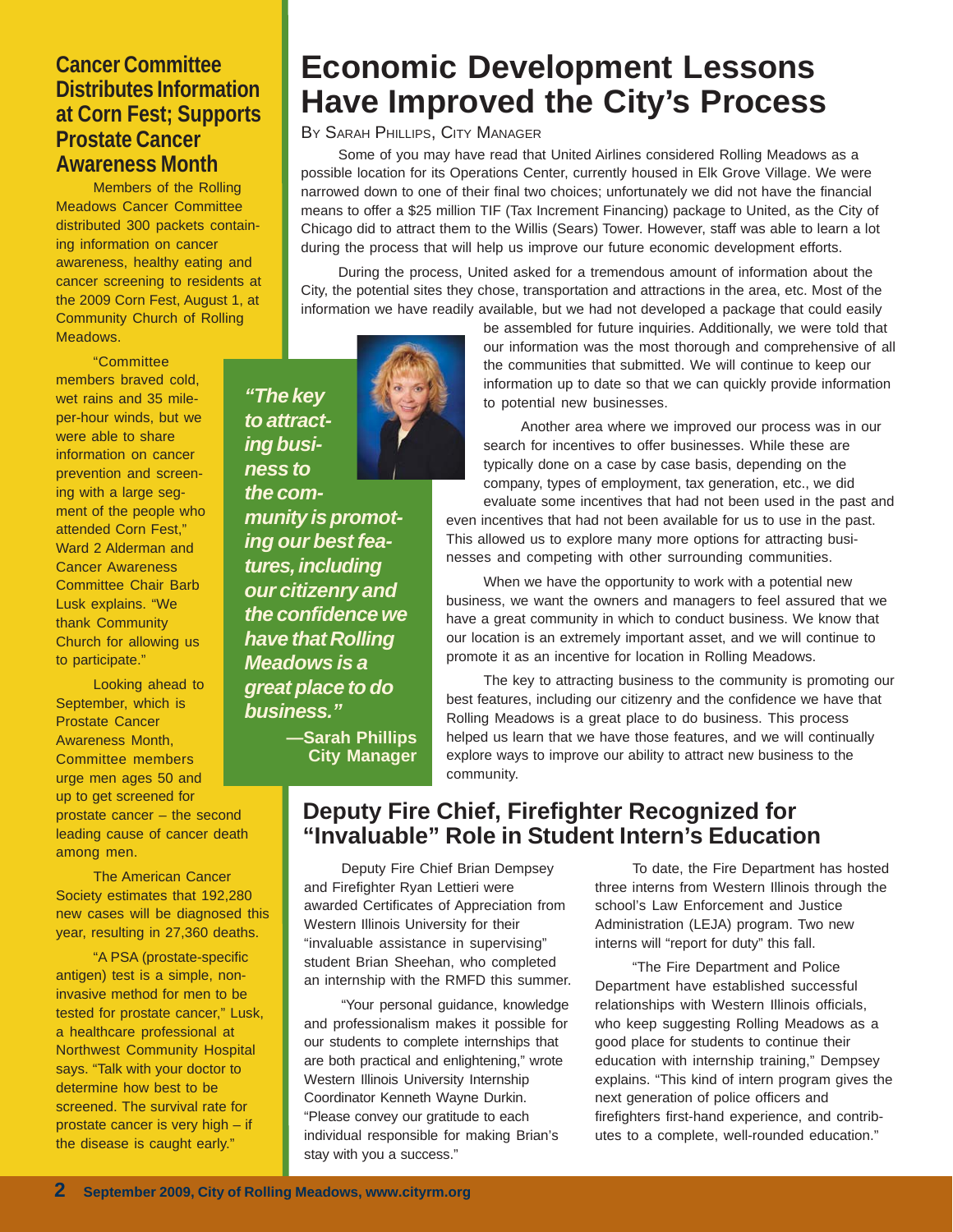### **Harper College, Fire Department Partner to Develop Curriculum for Public Safety Degree Program**



Deputy Fire Chief Scott Franzgrote participated in an intensive one-day planning session with Harper College officials this summer to develop curriculum for a Bachelor's of Applied Science (BAS)

*Scott Franzgrote*

Degree in Public Safety Administration. The college soon plans to offer the new program.

Franzgrote, joined by police and fire officials, and emergency management professionals from local communities, tapped their combined knowledge and expertise to help establish a framework for the four-year program.

"This type of program is designed to benefit pubic safety professionals and help them further their education," Franzgrote says. "Our discussion focused on the topics that would be most beneficial to police and fire departments throughout the northwest suburbs. We worked very hard, and when it was over, I believe we had created a rough outline for a good curriculum," he adds.

As currently envisioned, Harper's BAS in Public Safety Administration/ Homeland Security would consist of courses in:

● Public safety administration foundations;

● Public personnel management;

● Public policy;

● Program planning and evaluation;

● Community relations theory and practice;

● Public finance;

● Administrative/public safety law;

● Contemporary issues;

● Organizational communication;

● Leadership and management practices;

● Facilities and property management;

● Grant administration and resource development;

● Disaster preparedness.

Harper has also distributed a survey to chiefs of area fire and police departments for additional opinions on program options and delivery methods (classroom instruction and/or online/video conferencing).

### **July Blood Drive Gives 'Gift of Life'**

Residents, City officials and staff teamed up to give the gift of life during a July 29 blood drive to benefit Glenview-based LifeSource Blood Center.

The blood drive marked the first time in several years that City Hall served as a donation site. Based on the drive's success, City leaders are considering plans to hold an annual drive.

"Hospitals are using blood at a much faster rate, as medical technology and surgical procedures become more advanced," Assistant City Manager Barry Krumstok explains. "As our population ages, the need for blood and blood products continues to increase."

In total, LifeSource conducted six blood drives on July 29. All blood collected during these events were distributed to area blood banks and hospitals.

Residents who would like to donate blood at local blood drives, or community groups and organizations interested in hosting blood drives, may find more information at **www.lifesource.org**, or by calling 877-543-3768.

# **Duck Race Raises \$2,288 For Salt Creek Restoration**

A very successful duck race event, developed by the City's Environmental Committee, Rolling Meadows Rotary Club and the Park District

Foundation, raised \$2,288 for Salt Creek restoration efforts, Parks and Recreation Director Amy Charlesworth reports.

The July 18 race featured 619 plastic ducks purchased by residents to support efforts to develop a Native Plant restoration area, located along Salt Creek near Park Central, 3000 Central Road. Charlesworth says the project will help curb soil erosion along the creek and create a natural habitat of native grasses and shrubs that will beautify the area.



The City's engineering firm, Christopher B. Burke Engineering, served as event sponsor. AMF Bowling, Holiday Inn, Rolling Meadows Historical Society and McDonald's also supported the event, donating a variety of prizes.

The owner of the winning duck, Carl Carruthers, received a \$500 cash prize. A \$500 gift certificate from AMF Bowling went to second place winner John Schegnee, and Ward 3 Alderman Larry Buske took home \$250 for a third place finish.

*"We had overwhelming support for this environmental initiative that will benefit the entire community," says Amy*

*Charlesworth, seated at right with Lourdes Lota and Reid Bateman, Assistant Director of Public Works. Standing, from left are Abbey Darr, Sue Walton, Mayor Ken Nelson, Subash Sitaraman, Don Wenzel, Larry Scattaglia, Indu Sharma, Rotary President Mark Purcell and Jim Turi.*

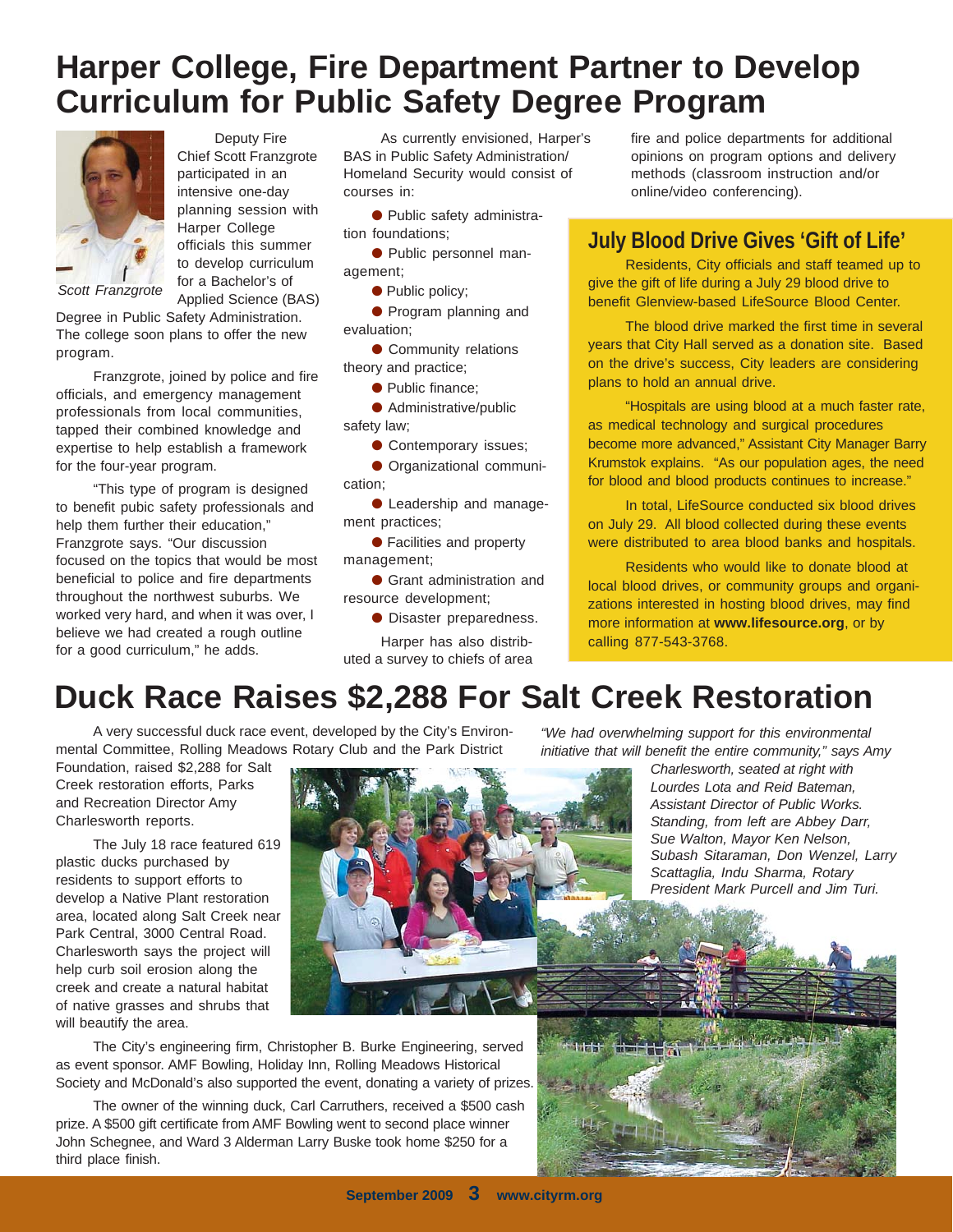### **City Volunteer Gordon Gullicksen Never Stops Participating**

For 39-year Rolling Meadows resident Gordon Gullicksen, the City's motto, "Progress through Participation," has been a call to action. He never stops participating.

Go to the City's fire stations, City Hall, the Public Works Department, the Police Department—just about anywhere the City operates—and you'll find people who know Gordon Gullicksen. Most recently, you can find him volunteering in the Finance Department.

Gullicksen was a member of the 911 Board when it disbanded earlier this year, after the City switched its emergency dispatch service to the regional Northwest Central Dispatch. A widower with a strong desire to keep busy, he needed something else to do.

Public Works Director Fred Vogt, also a member of the 911 Board, found a job for the retired businessman with a degree in accounting. First, he traveled much of the City with paper and pen in hand and noted which street signs may



need replacement. He made a similar streetby-street survey of "no parking" signs. He reorganized the parts inventory for the motor pool and performed an audit, then tracked the department's inventory of street signs.

Another member of the 911 Board, Finance Director Jim Egeberg, put Gullicksen to work on the vehicle stickers program. Now he's verifying checks in the accounts payable department. He's looking forward to continuing opportunities to help the City stretch its manpower, now reduced because of the tight economy.

*Gordon Gullicksen verifies checks.*

Gullicksen is a member of the City's Community Emergency Response Team

(CERT). When the Police Department organized the Citizens Police Academy, he became one of the first graduates. He went on to earn diplomas from the Citizens Fire Academy and the Citizens Training Academy in the Public Works Department.

"The academies have been real eye-openers for me," Gullicksen says. "I thought I knew a lot about what police officers, firefighters, and public works people do, but that was an understatement. I think all citizens should go to the academies."

Mayor Ken Nelson says the participation of residents like Gullicksen and many others who serve in voluntary capacities on City boards and commissions make the City's slogan more meaningful. "Gordon's a great volunteer and a great help to the community. We're looking for another way for him to participate. Any resident who's interested in doing something should contact us. We'd like to see if we can find a place to get them involved," Nelson says.

 Gullicksen grew up in the northwest suburbs, graduating from Arlington High School in 1955. After completing a degree in accounting with a minor in industrial psychology at Michigan State University, he went to work in manufacturing, spending 34 years with companies that eventually became part of J.I. Case (now CNH Global). He retired in 2001.

He completed several certificate programs at Harper College. He presently is working on certificates in Paralegal Studies and Criminal Justice.

Gullicksen's late wife, Patricia, taught in District 214 schools, beginning with Arlington High and finishing at John Hersey High. He has two daughters, six grandchildren, and four great-grandchildren.

*Serving the City:*



### **Ward 6 Alderman John D'Astice**

**Birthplace:** Chicago, IL

**Family:** My wife of 28 years, Mary Lou; four children — Nicole, Michelle, Dominic & Angela

**Occupation: Director of Sales** for a major hotel corporation

**Education:** Graduate of DePaul University (Marketing), 1977

**Resident of Rolling Meadows since:** My wife and I have lived in our current home since 1988.

**I ran for public office to…**represent residents' concerns, serve my community and give back to a city that has been a great place to call home.

**I would like people to most remember me for…**my tenacity to strive to provide residents a better place to live, to maintain exceptional services without paying exorbitant taxes, and my willingness to propose new ideas while not being afraid to ask hard, common sense questions.

**The accomplishment I'm most proud of is…** raising four wonderful children with my wife.

**My favorite City events are...the 4<sup>th</sup> of July** fireworks, Friday Night Cruise Nights and the Christmas Tree lighting ceremony! These are three wonderful events that bring the entire community together to share time with neighbors and friends.

**The thing I like best about Rolling Meadows is…**the friends and neighbors throughout the community that we have grown to know and love.

**My favorite place in Rolling Meadows is…**our home! It has served as a gathering place for family and friends for many celebrations over the years, and a place where our children and their friends feel comfortable.

**My idea of a great day is…**fishing in the morning, relaxing with my wife on a sandy beach in the afternoon and barbecuing a great meal for dinner.

**In my spare time, I like to…**hunt, fish and spend time with my wife. Now, if I could only get her interested in hunting and fishing…

**Three words that best describe me are…**husband, father, friend.

**People who knew me in high school would be surprised to know…**that I am still in the hotel business, I have four children and am an alderman in Rolling Meadows.

**Few people know…**I really enjoy cooking, particularly making breakfast for my family on the weekends.

**I wish I had more time to…**work on my Corvette.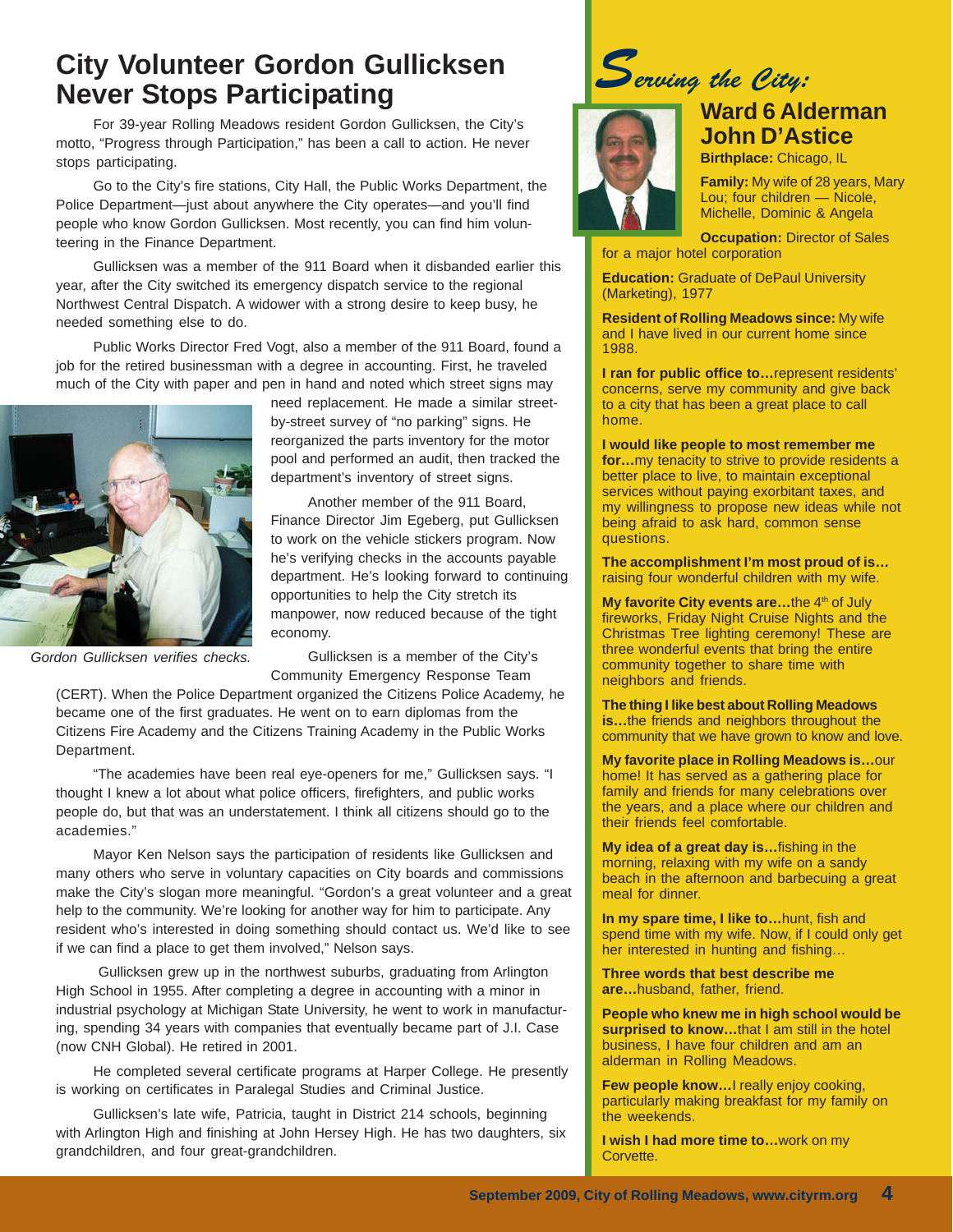### **Historical Society Welcomes First Corporate Supporters**

The Rolling Meadows Historical Society has welcomed Meadows Funeral Home, 3615 Kirchoff Road, and Platinum Community Bank, 2915 Kirchoff Road, as its first "Corporate Supporters," Historical Society President Bev Keagle reports.

"We are very pleased to have Meadows Funeral Home and Platinum Community Bank as our Society's newest members," Keagle says. "With their support, we will continue our efforts to preserve Rolling Meadows' storied past for future generations."

The announcement of the Historical

Society's first two corporate supporters is fitting, considering that Society members have been "all business" of late. The latest exhibit at the Rolling Meadows Historical Museum recalls the original businesses that served residents in the City's early days.

"From Crawford's and Grant's to the Red Onion restaurant and more, the exhibit is designed to help people remember where Rolling Meadows residents used to shop," Keagle explains.

Plans call for the exhibit to run through September. Historical Society members are exploring opportunities to develop a new exhibit that commemorates City schools in the 1950s and 1960s.

Visit the Rolling Meadows Historical Museum, a replica of an original Kimball Hill home, Wednesdays, 10 a.m.-2 p.m., and Sundays, 1-4 p.m. For more information, visit **www.cityrm.org/HTML/historical\_museum.htm** or call 847-577-7086.

### **Police Arrest Rate Increases 14% in 2008**

Rolling Meadows police officers made 129 arrests in 2008, an increase of 14.2% over the prior year, according to the latest crime statistics report compiled by the state of Illinois and received by the Police Department in August.

The data also shows a slight increase (5.9%) in Rolling Meadows' crime rate

compared to 2007. However, long-term trends indicate a continued decline in crime, averaging about 2% per year since 2002.

"While the crime rate may fluctuate each year, the long-term crime rate in Rolling Meadows mirrors the national trend toward healthier and safer communities," Police Chief Steve Williams explains.

Williams says a department's arrest rate is a good barometer for measuring the success of its approach to law enforcement and public safety.

"If crime rates go up, as they did in Rolling Meadows last year, arrest rates should follow that same trend," he explains. "If arrest rates go down or remain unchanged, it means we're not doing our jobs. The 2008 crime report indicates that we are doing what the public expects of us."

### **Local Businesses Tee it Up At Chamber Golf Outing**

*Northrop Grumman's Ed Groves, Roger Nowicke, Tony Viverito and Ken Weihe prepare to tee off at the Chamber of Commerce's Annual Golf Outing,*

*August 5. Eighty golfers participated in this year's event, held at Rolling Knolls Country Club in Elgin. Participating businesses ranged from Northwest Community Hospital to Research in Motion, maker of the Blackberry.*

*Following the round, which challenged golfers with tight fairways, mature trees, a lake with swans and a serene rustic atmosphere, participants enjoyed an outdoor barbecue luncheon.*

#### **Frontage Road Upgrade Project Goes to Bid In Late September**

The Illinois Department of Transportation (IDOT) will review contractor bids on a \$3.78 million upgrade of the East and West Frontage Roads along Route 53 in late September, with construction scheduled to begin next spring, Public Works Director Fred Vogt reports.

Design and engineering phases for the project, funded by the American Recovery and Reinvestment Act passed by Congress in February, were completed over the summer. That clears the way for construction to commence in early 2010.

"This is a 100% federally-funded project that will make needed improvements to two important roadways that are 45 years old," Vogt explains. "East and West Frontage Roads divert traffic from nearby residential streets, offer alternative routes from the downtown area to the southern end of the City, and serve as access roads to many neighborhoods in the vicinity of Route 53."

The project will completely replace roughly 20% of existing pavement, pave the shoulders of each road, and includes curb, sidewalk, road patching and drainage improvement.

A goal of the federal stimulus package is to deliver funding for construction and infrastructure projects that can begin quickly.

"Frontage Road improvements are an integral part of the City's infrastructure plans," Vogt adds. "From the federal government's standpoint, this is a favorable project because the City does not have to acquire any property or easements, which often causes delays."





ongoing programs and cover museum expenses. Submit donations to: **Rolling Meadows Historical Society** 3600 Kirchoff Road Rolling Meadows, IL 60008